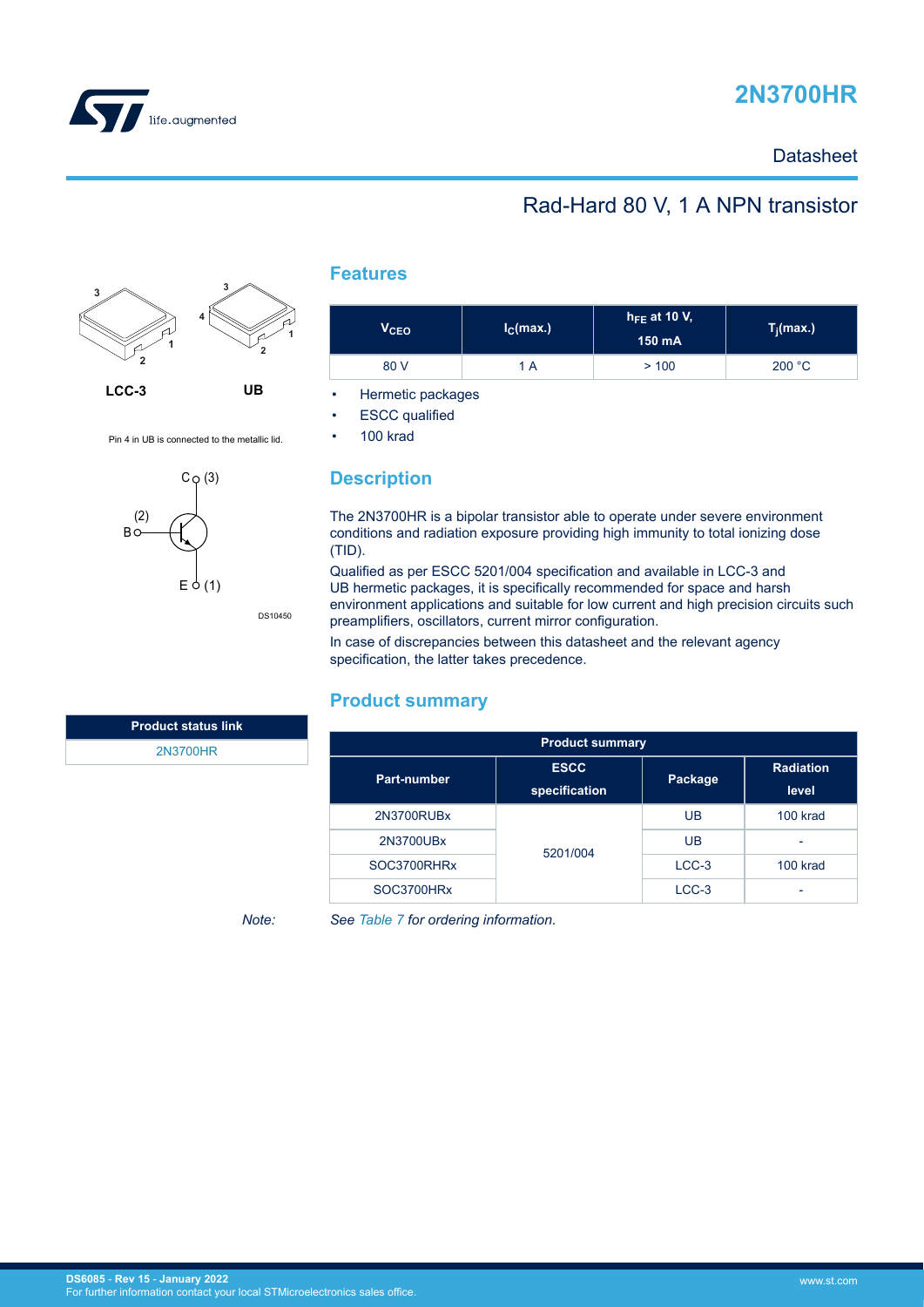<span id="page-1-0"></span>

# **1 Electrical ratings**

| Table 1. Absolute maximum ratings |  |  |  |  |  |
|-----------------------------------|--|--|--|--|--|
|-----------------------------------|--|--|--|--|--|

| Symbol                 | <b>Parameter</b>                          |                   | Value       | <b>Unit</b>  |  |
|------------------------|-------------------------------------------|-------------------|-------------|--------------|--|
| <b>V<sub>CBO</sub></b> | Collector-base voltage ( $I_F = 0$ )      | 140               | $\vee$      |              |  |
| <b>V<sub>CEO</sub></b> | Collector-emitter voltage ( $IB = 0$ )    | 80                | $\vee$      |              |  |
| <b>VEBO</b>            | Emitter-base voltage ( $I_C = 0$ )        | 7                 | $\vee$      |              |  |
| $I_{\rm C}$            | Collector current                         |                   | A           |              |  |
|                        | Total dissipation at $T_{amb} \leq 25$ °C | LCC-3 and UB      | 0.5         |              |  |
| $P_{TOT}$              |                                           | LCC-3 and $UB(1)$ | 0.76        | W            |  |
| T <sub>OP</sub>        | Operating temperature range               | $-65$ to 200      | $^{\circ}C$ |              |  |
| $T_{\text{J}}$         | Max. operating junction temperature       |                   | 200         | $^{\circ}$ C |  |

*1. When mounted on a 15 x 15 x 0.6 mm ceramic substrate.*

#### **Table 2. Thermal data**

| <b>Symbol</b> | <b>Parameter</b>                          | LCC-3<br>and UB<br><b>Value</b> | <b>Unit</b>   |
|---------------|-------------------------------------------|---------------------------------|---------------|
| <b>RthJA</b>  | Thermal resistance junction-ambient (max) | 350                             | $\degree$ C/W |
|               |                                           | $230^{(1)}$                     |               |

*1. When mounted on a 15 x 15 x 0.6 mm ceramic substrate.*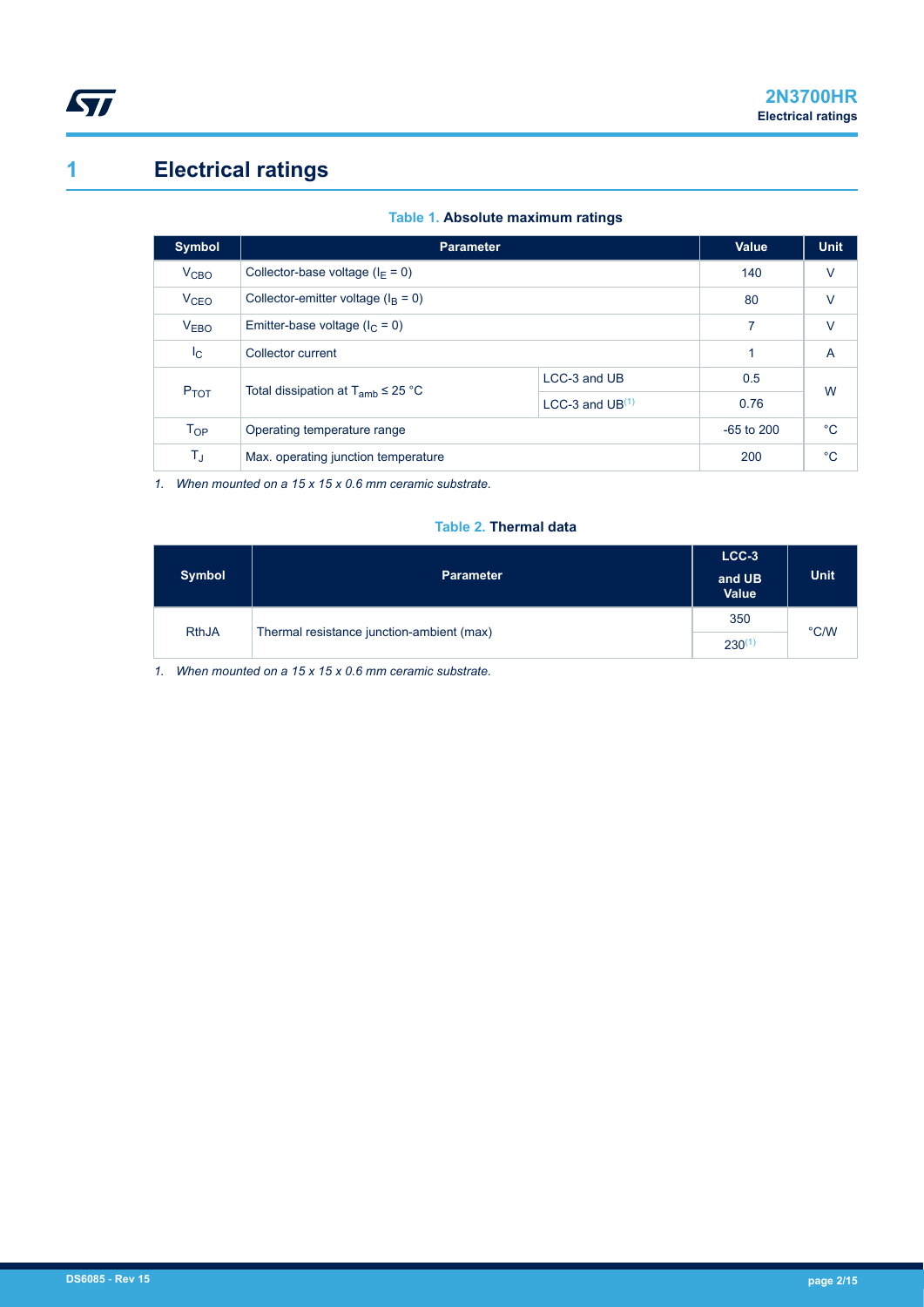<span id="page-2-0"></span>

## **2 Electrical characteristics**

| <b>Symbol</b>                | <b>Parameter</b>                                            | <b>Test conditions</b>                                                                                                                                                                                                                                                                                                                                                                                                                                                                                   | Min.           | Max. | <b>Unit</b> |
|------------------------------|-------------------------------------------------------------|----------------------------------------------------------------------------------------------------------------------------------------------------------------------------------------------------------------------------------------------------------------------------------------------------------------------------------------------------------------------------------------------------------------------------------------------------------------------------------------------------------|----------------|------|-------------|
|                              | Collector-base cut-off current                              | $V_{CB}$ = 90 V                                                                                                                                                                                                                                                                                                                                                                                                                                                                                          |                | 10   | nA          |
| I <sub>CBO</sub>             | $(I_F = 0)$                                                 | $V_{CB}$ = 90 V, T <sub>amb</sub> = 150 °C<br>$V_{EB} = 5 V$<br>$I_C = 100 \mu A$<br>$I_C = 30$ mA<br>$I_F = 100 \mu A$<br>$I_C$ = 150 mA, $I_B$ = 15 mA<br>$I_C$ = 500 mA, $I_B$ = 50 mA<br>$I_C$ = 150 mA, $I_B$ = 15 mA<br>$I_C$ = 10 mA, $V_{CE}$ = 10 V<br>$I_C$ = 150 mA, $V_{CE}$ = 10 V<br>$I_C$ = 500 mA, $V_{CE}$ = 10 V<br>$I_C$ = 150 mA, $V_{CF}$ = 10 V, $T_{amb}$ = -55 °C<br>$I_C$ = 50 mA, f = 20 MHz, $V_{CF}$ = 10 V<br>$f = 1$ MHz, $V_{CB} = 10$ V<br>$f = 1$ MHz, $V_{FB} = 0.5$ V |                | 10   | μA          |
| <b>IEBO</b>                  | Emitter cut-off current $(l_C = 0)$                         |                                                                                                                                                                                                                                                                                                                                                                                                                                                                                                          |                | 10   | nA          |
| $V_{(BR)CBO}$                | Collector-base breakdown<br>voltage<br>$(I_E = 0)$          |                                                                                                                                                                                                                                                                                                                                                                                                                                                                                                          | 140            |      | $\vee$      |
| $V_{(BR)CEO}$ <sup>(1)</sup> | Collector-emitter breakdown<br>voltage<br>$(I_{\rm R} = 0)$ |                                                                                                                                                                                                                                                                                                                                                                                                                                                                                                          | 80             |      | $\vee$      |
| $V_{(BR)EBO}$                | Emitter-base breakdown<br>voltage<br>$(I_C = 0)$            |                                                                                                                                                                                                                                                                                                                                                                                                                                                                                                          | $\overline{7}$ |      | $\vee$      |
| $V_{CE(sat)}$ <sup>(1)</sup> | Collector-emitter saturation                                |                                                                                                                                                                                                                                                                                                                                                                                                                                                                                                          |                | 0.2  | V           |
|                              | voltage                                                     |                                                                                                                                                                                                                                                                                                                                                                                                                                                                                                          |                | 0.5  |             |
| $V_{BE(sat)}$ <sup>(1)</sup> | <b>Base-emitter saturation</b><br>voltage                   |                                                                                                                                                                                                                                                                                                                                                                                                                                                                                                          |                | 1.1  | $\vee$      |
|                              |                                                             |                                                                                                                                                                                                                                                                                                                                                                                                                                                                                                          | 90             |      |             |
| $h_{FE}$ <sup>(1)</sup>      | DC current gain                                             |                                                                                                                                                                                                                                                                                                                                                                                                                                                                                                          | 100            | 300  |             |
|                              |                                                             |                                                                                                                                                                                                                                                                                                                                                                                                                                                                                                          | 50             |      |             |
|                              |                                                             |                                                                                                                                                                                                                                                                                                                                                                                                                                                                                                          | 40             |      |             |
| $h_{\text{fe}}$              | Small signal current gain                                   |                                                                                                                                                                                                                                                                                                                                                                                                                                                                                                          | 5              |      |             |
| $C_{\text{obo}}$             | Output capacitance $(I_F = 0)$                              |                                                                                                                                                                                                                                                                                                                                                                                                                                                                                                          |                | 12   | pF          |
| C <sub>ibo</sub>             | Intput capacitance $(I_C = 0)$                              |                                                                                                                                                                                                                                                                                                                                                                                                                                                                                                          |                | 60   | pF          |

### **Table 3. Electrical characteristics (Tamb = 25 °C unless otherwise specified)**

*1. Pulsed duration = 300 µs, duty cycle > 2%*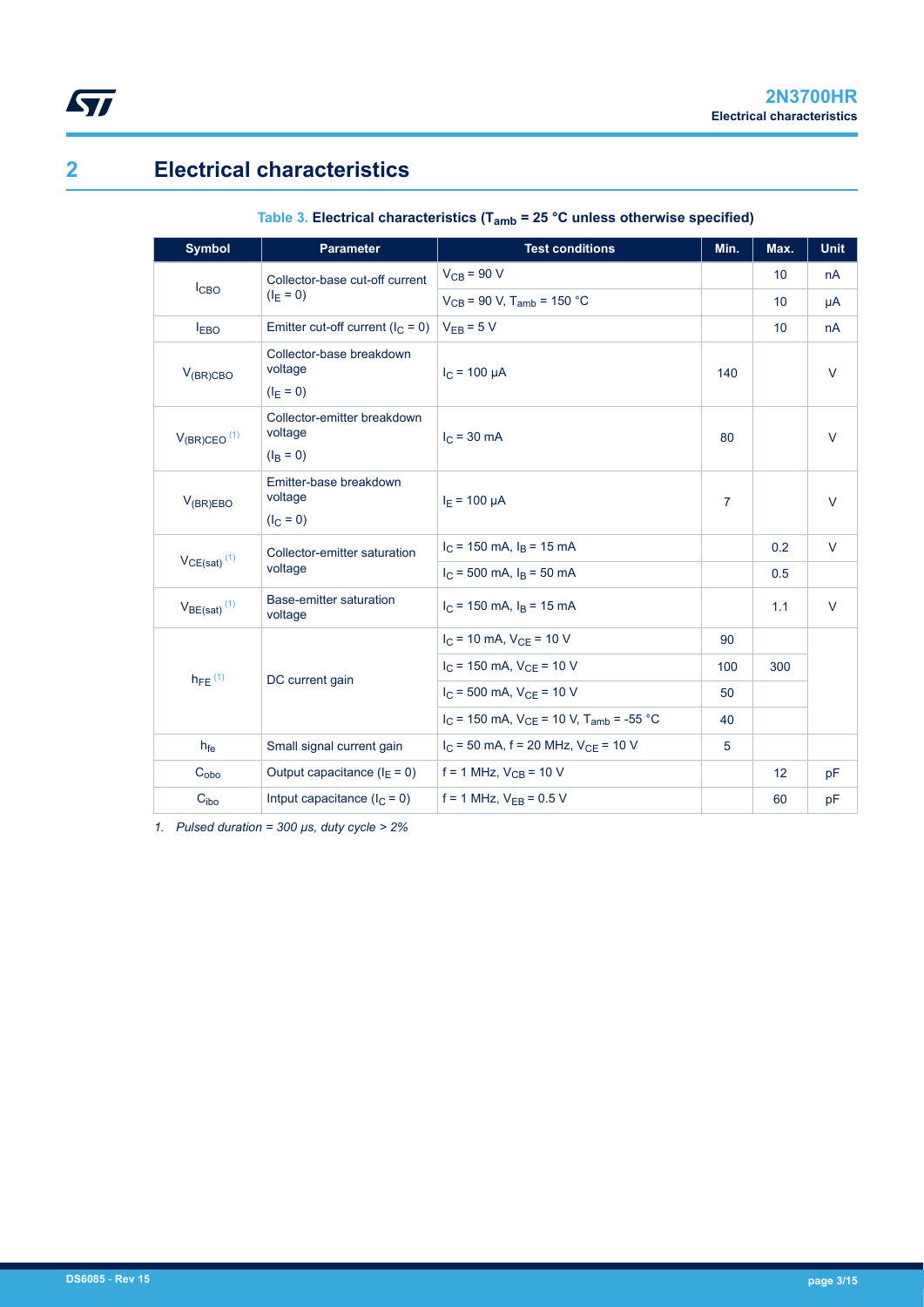### <span id="page-3-0"></span>**2.1 Radiation assurance**

Radiation test are guaranteed in compliance with ESCC 22900 and ESCC 5201/004 specifications.

- Each lot is tested in radiation according to the following procedure:
- Standard dose rate window (typical at 0.1 rad / sec.)
- Test of 11 samples (5 biased at 80% of BVceo, 5 unbiased and 1 for reference)
- Acceptance criteria in compliance with the post radiation electrical characteristics as per Table 4.

#### **Table 4. ESCC 5201/004 post radiation electrical characteristics (Tamb = 25 °C unless otherwise specified)**

| Symbol              | <b>Parameter</b>                                 | <b>Test conditions</b>                                                                                                                                                | Min.   | <b>Max</b> | <b>Unit</b> |
|---------------------|--------------------------------------------------|-----------------------------------------------------------------------------------------------------------------------------------------------------------------------|--------|------------|-------------|
| I <sub>CBO</sub>    | Collector cut-off current ( $I_F = 0$ )          | $V_{CR}$ = 90 V                                                                                                                                                       |        | 10         | nA          |
| <b>EBO</b>          | Emitter cut-off current ( $I_C = 0$ )            | $V_{FR}$ = 5 V                                                                                                                                                        |        | 10         | nA          |
| $V_{(BR)CBO}$       | Collector-base breakdown voltage ( $I_F$ = 0)    | $I_C = 100 \mu A$                                                                                                                                                     | 140    |            | $\vee$      |
| $V_{(BR)CEO}^{(1)}$ | Collector-emitter breakdown voltage ( $IB = 0$ ) | $I_C = 30$ mA                                                                                                                                                         | 80     |            | $\vee$      |
| $V_{(BR)EBO}$       | Emitter-base breakdown voltage ( $lC = 0$ )      | $I_F = 100 \mu A$                                                                                                                                                     | 7      |            | $\vee$      |
|                     |                                                  | $I_C$ = 150 mA, $I_B$ = 15 mA                                                                                                                                         |        | 0.2        | $\vee$      |
| $V_{CE(sat)}^{(1)}$ | Collector-emitter saturation voltage             | $I_C$ = 500 mA, $I_B$ = 50 mA<br>$I_C$ = 150 mA, $I_B$ = 15 mA<br>$I_C$ = 10 mA, $V_{CF}$ = 10 V<br>$I_C$ = 150 mA, $V_{CF}$ = 10 V<br>$I_C$ = 500 mA, $V_{C}$ = 10 V |        | 0.5        |             |
| $V_{BE(sat)}^{(1)}$ | Base-emitter saturation voltage                  |                                                                                                                                                                       |        | 1.1        | $\vee$      |
|                     |                                                  |                                                                                                                                                                       | $[45]$ |            |             |
| $[h_{FE}]^{(1)}$    | Post irradiation gain calculation $(2)$          |                                                                                                                                                                       | [50]   | 300        |             |
|                     |                                                  |                                                                                                                                                                       | $[25]$ |            |             |

*1. Pulsed duration = 300 μs, duty cycle ≥ 2 %*

*2. The post-irradiation gain calculation of [hFE], made using hFE measurements from prior to and on completion of irradiation testing and after each annealing step if any, shall be as specified in MILSTD-750 method 1019.*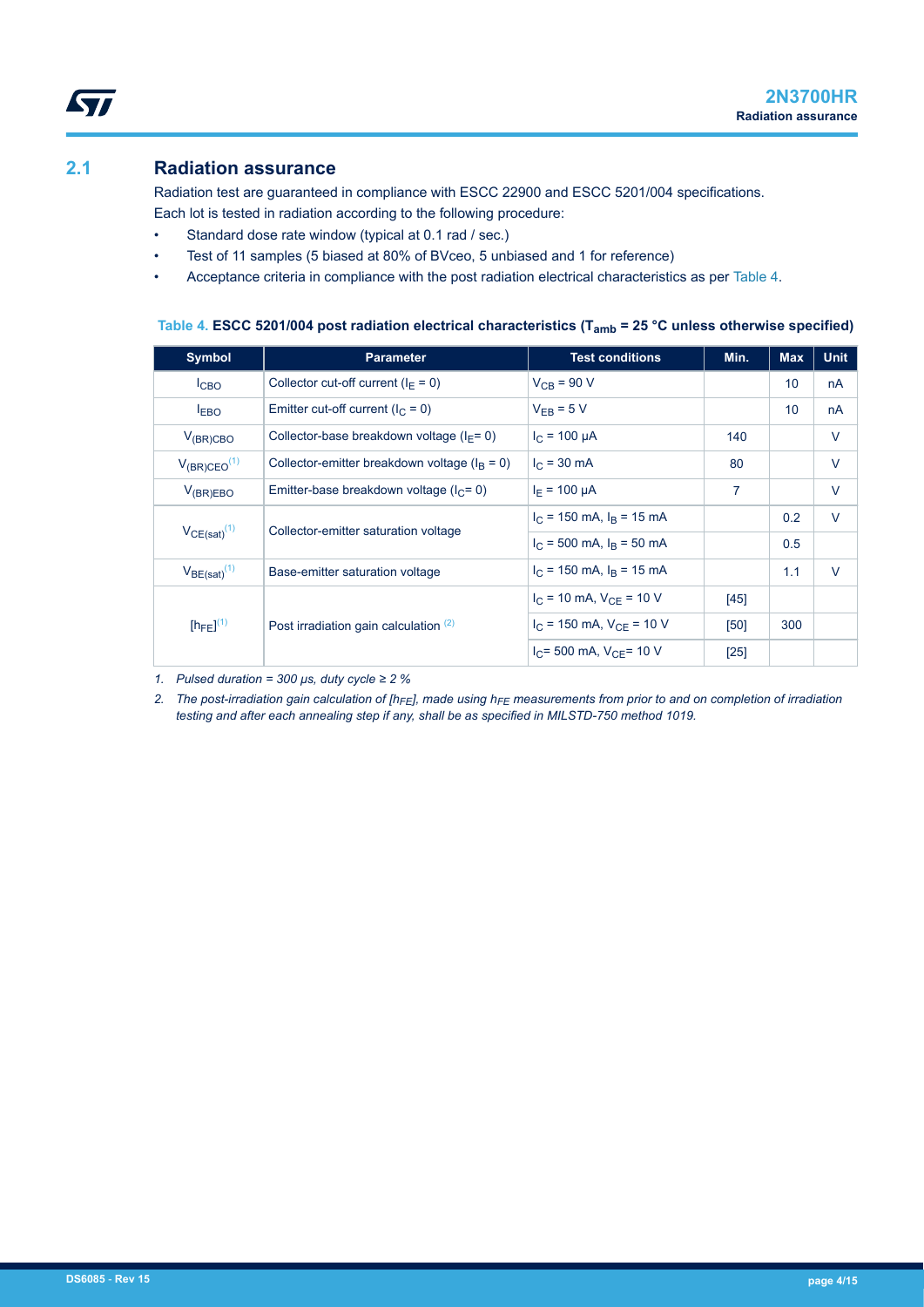

### **2.2 Electrical characteristics (curves)**

<span id="page-4-0"></span>ST







**Figure 4. Base emitter saturation voltage (h<sub>FE</sub> = 10)**  $V<sub>BE</sub>$ 1.3  $h_{FE}=10 \text{ V}$ 1.25  $-40$ 1.2 П 1.15 1.1 П 1.05 1 0.95 0.9 Щ 0.85 0.8 110 °C  $25$  $\Box$ 0.75 ┯ 0.7 m 0.65  $\Box$  $0.6$   $-$ <br> $0.01$ 0.01 0.1 1  $\text{lc}(A)$  AM09693v1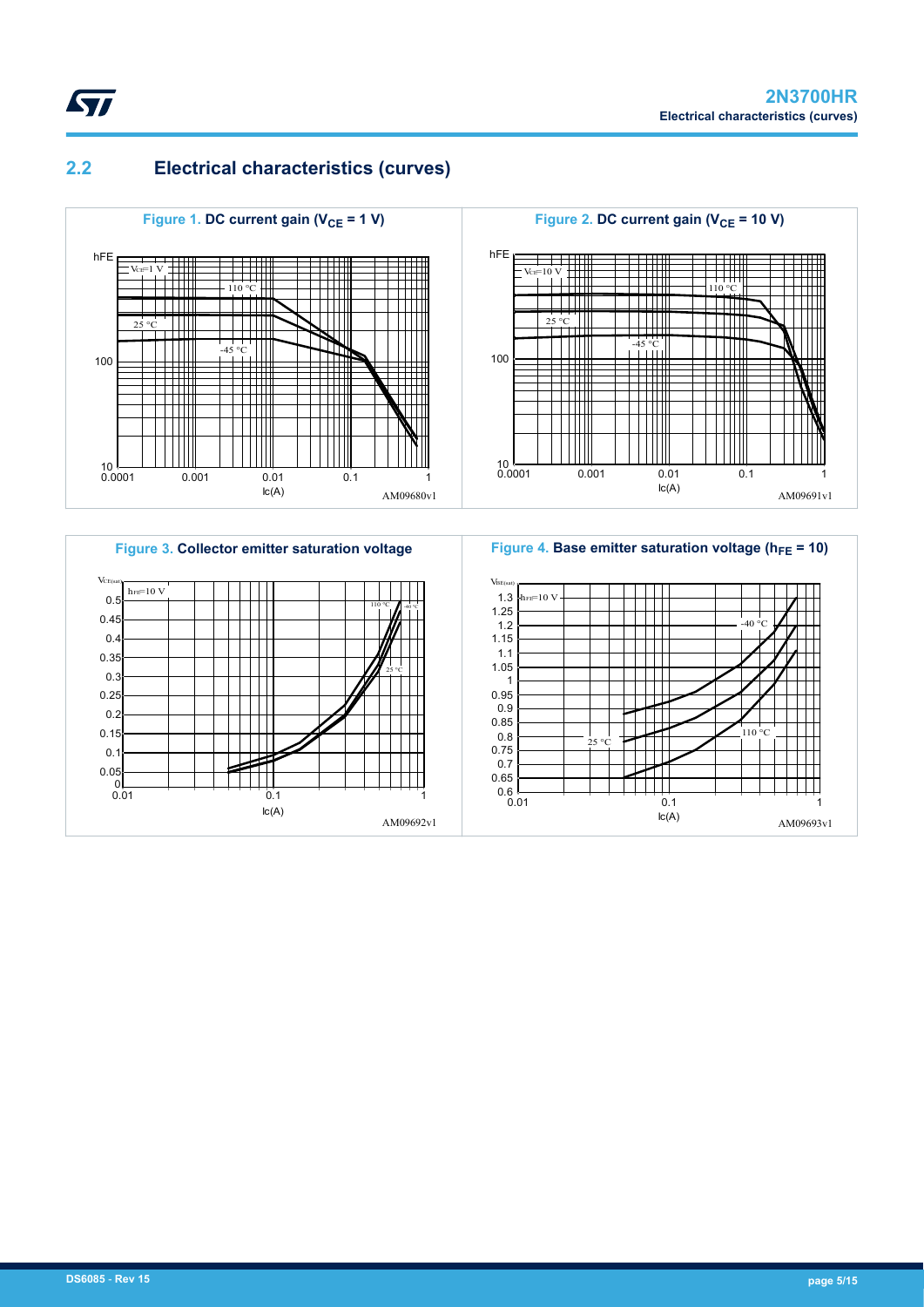### **2.3 Test circuits**

<span id="page-5-0"></span>ST

**Figure 5. Resistive load switching test circuit**



*Note: (1) Fast electronic switch*

*Note: (2) Non-inductive resistor*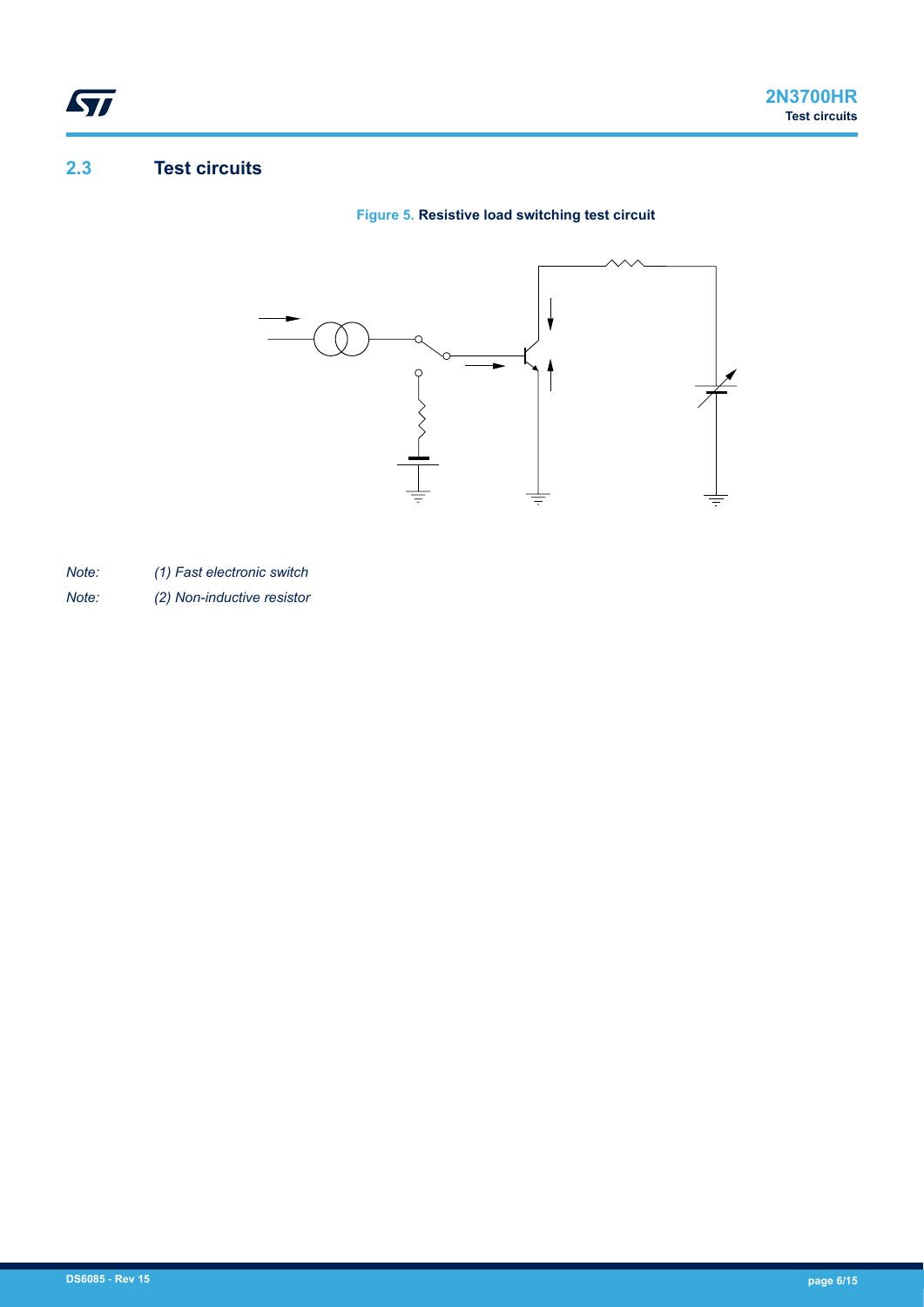<span id="page-6-0"></span>ST

## **3 Package information**

In order to meet environmental requirements, ST offers these devices in different grades of [ECOPACK](https://www.st.com/ecopack) packages, depending on their level of environmental compliance. ECOPACK specifications, grade definitions and product status are available at: [www.st.com.](http://www.st.com) ECOPACK is an ST trademark.

#### **3.1 UB package information**

#### **Figure 6. UB package outline**





Pad 1: Emitter

Pad 2: Base

Pad 3: Collector

Pad 4: Shielding connected to the lid

8206487 rev.6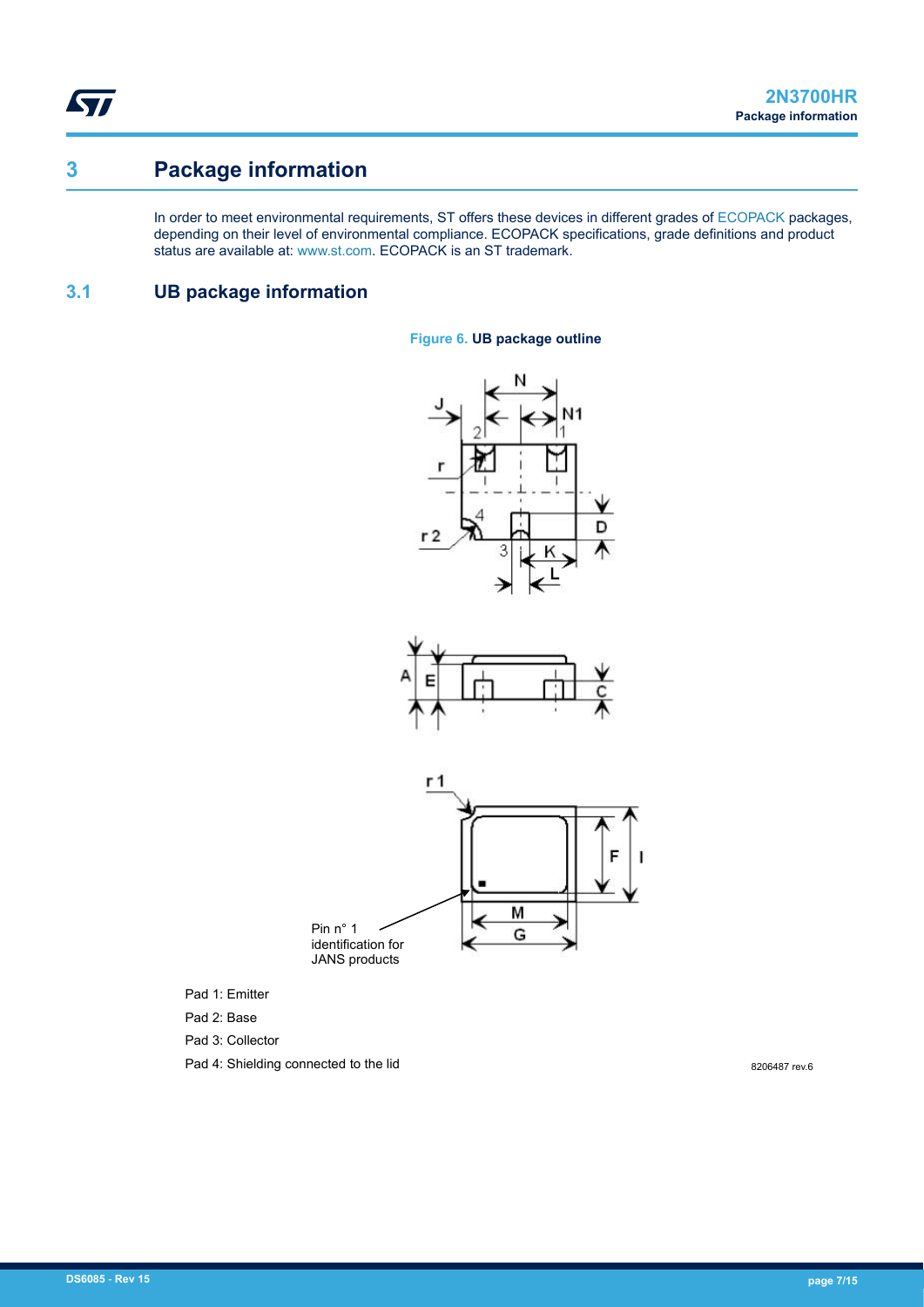| <b>Symbols</b> | <b>Dimensions in mm</b> |      |      | Dimensions in inches (for reference only) |        |        |  |
|----------------|-------------------------|------|------|-------------------------------------------|--------|--------|--|
|                | Min.                    | Typ. | Max. | Min.                                      | Typ.   | Max.   |  |
| A              | 1.16                    |      | 1.42 | 0.045                                     |        | 0.056  |  |
| $\mathbf C$    | 0.46                    | 0.51 | 0.56 | 0.018                                     | 0.020  | 0.022  |  |
| D              | 0.56                    | 0.76 | 0.96 | 0.024                                     | 0.030  | 0.036  |  |
| E              | 0.92                    | 1.02 | 1.12 | 0.036                                     | 0.040  | 0.044  |  |
| F              | 1.95                    | 2.03 | 2.11 | 0.077                                     | 0.080  | 0.083  |  |
| G              | 2.92                    | 3.05 | 3.18 | 0.115                                     | 0.120  | 0.125  |  |
|                | 2.41                    | 2.54 | 2.67 | 0.095                                     | 0.100  | 0.105  |  |
| J              | 0.42                    | 0.57 | 0.72 | 0.0165                                    | 0.0225 | 0.0285 |  |
| K              | 1.37                    | 1.52 | 1.67 | 0.054                                     | 0.060  | 0.066  |  |
| L              | 0.41                    | 0.51 | 0.61 | 0.016                                     | 0.020  | 0.024  |  |
| M              | 2.46                    | 2.54 | 2.62 | 0.097                                     | 0.100  | 0.103  |  |
| $\mathsf{N}$   | 1.81                    | 1.91 | 2.01 | 0.071                                     | 0.075  | 0.079  |  |
| N <sub>1</sub> | 0.91                    | 0.96 | 1.02 | 0.036                                     | 0.038  | 0.040  |  |
| r              |                         | 0.20 |      |                                           | 0.008  |        |  |
| r1             |                         | 0.30 |      |                                           | 0.012  |        |  |
| r2             |                         | 0.56 |      |                                           | 0.022  |        |  |

#### **Table 5. UB package mechanical data**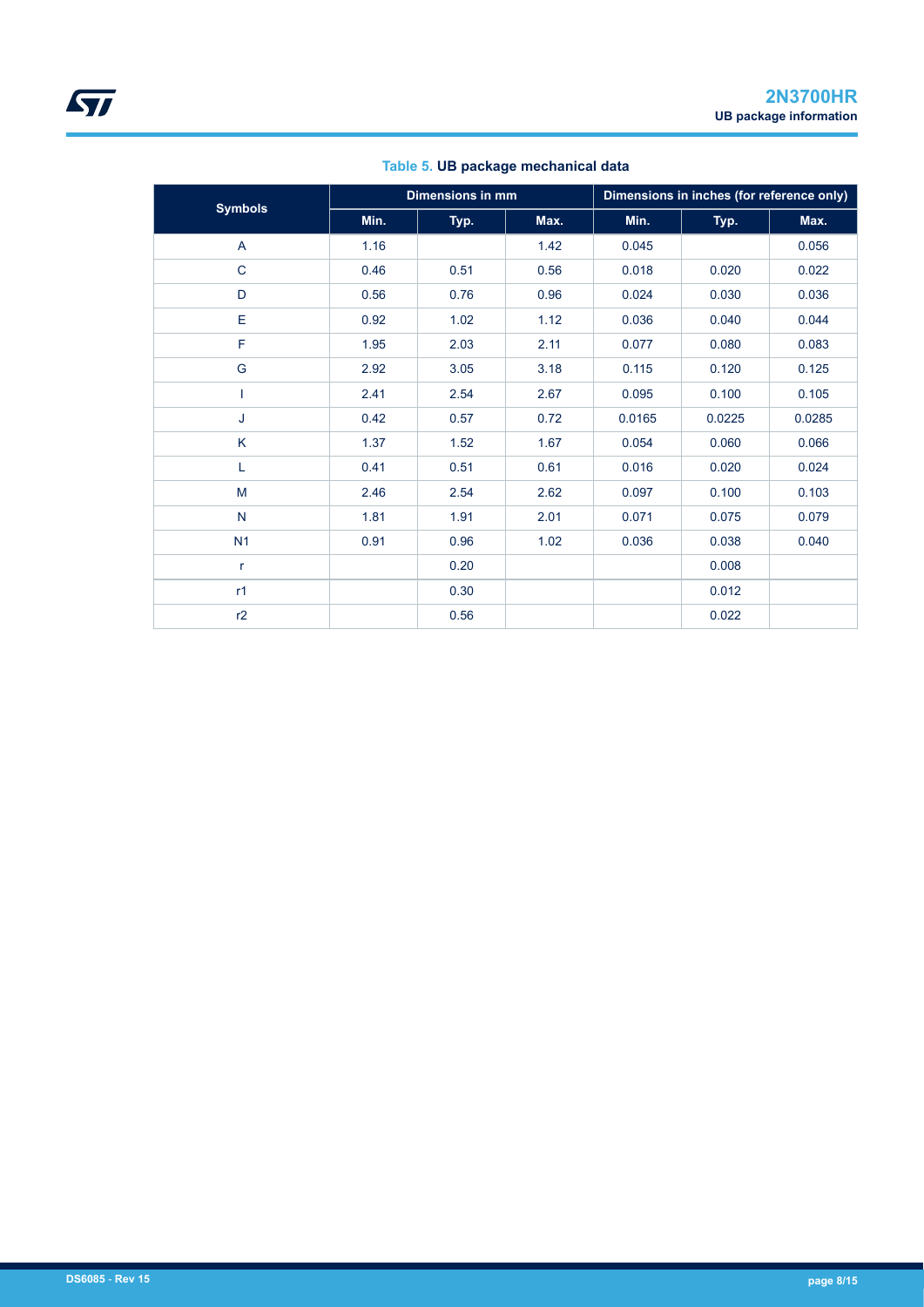## **3.2 LCC-3 package information**

<span id="page-8-0"></span> $\sqrt{2}$ 



**Figure 7. LCC-3 package outline**

0041211 rev.14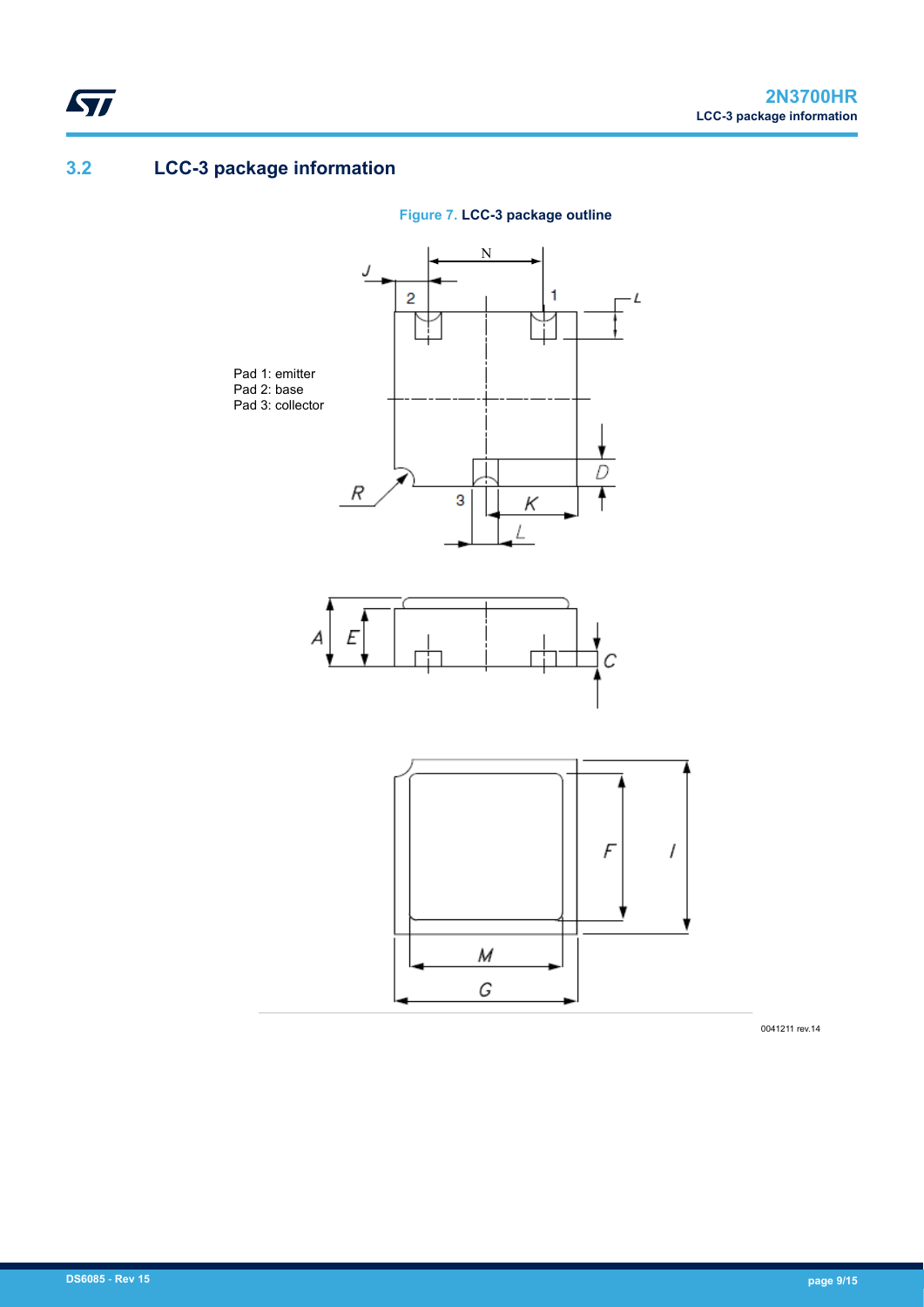|                | <b>Dimensions in mm</b> |      |      | Dimensions in inches (for reference only) |        |        |  |
|----------------|-------------------------|------|------|-------------------------------------------|--------|--------|--|
| <b>Symbols</b> | Min.                    | Typ. | Max. | Min.                                      | Typ.   | Max.   |  |
| $\overline{A}$ | 1.16                    |      | 1.42 | 0.046                                     |        | 0.056  |  |
| $\mathsf{C}$   | 0.45                    | 0.50 | 0.56 | 0.018                                     | 0.020  | 0.022  |  |
| D              | 0.60                    | 0.56 | 0.96 | 0.024                                     | 0.022  | 0.038  |  |
| E              | 0.91                    | 1.01 | 1.12 | 0.036                                     | 0.040  | 0.044  |  |
| F              | 1.95                    | 2.03 | 2.11 | 0.077                                     | 0.080  | 0.083  |  |
| G              | 2.92                    | 3.05 | 3.17 | 0.115                                     | 0.120  | 0.125  |  |
|                | 2.41                    | 2.54 | 2.66 | 0.095                                     | 0.100  | 0.105  |  |
| J              | 0.42                    | 0.57 | 0.72 | 0.0165                                    | 0.0225 | 0.0285 |  |
| K              | 1.37                    | 1.52 | 1.67 | 0.054                                     | 0.060  | 0.066  |  |
| L              | 0.40                    | 0.50 | 0.60 | 0.016                                     | 0.020  | 0.024  |  |
| M              | 2.46                    | 2.54 | 2.62 | 0.097                                     | 0.100  | 0.103  |  |
| N              | 1.80                    | 1.90 | 2.00 | 0.071                                     | 0.075  | 0.079  |  |
| $\mathsf{R}$   |                         | 0.30 |      |                                           | 0.012  |        |  |

#### **Table 6. LCC-3 package mechanical data**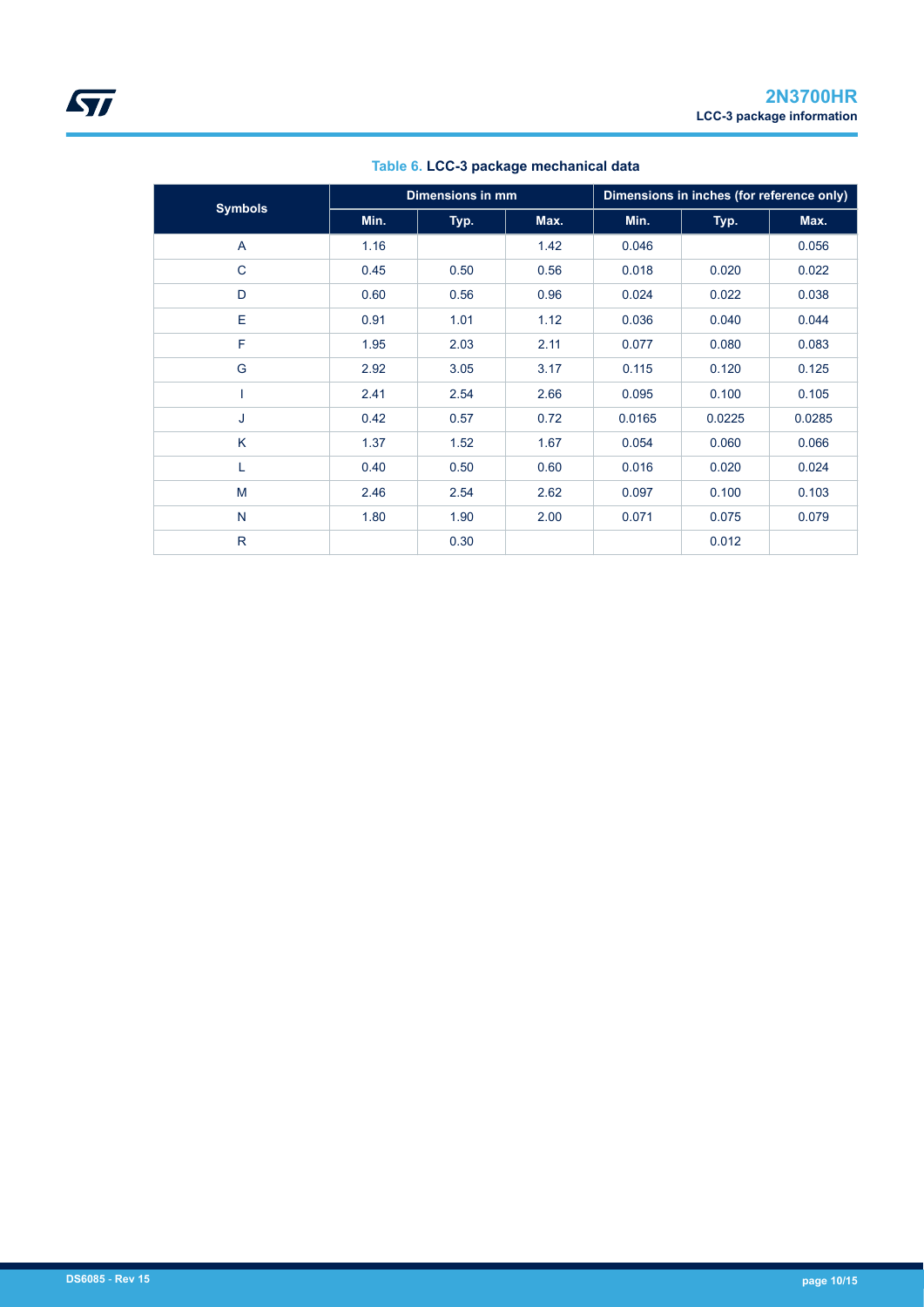<span id="page-10-0"></span>

| <b>Part number</b> | <b>ESCC</b><br>specification | <b>Screening</b><br>option | <b>Radiation level</b>   | Package   | <b>Mass</b>      | <b>Lead finish</b> | Marking $(1)$ | Packing           |
|--------------------|------------------------------|----------------------------|--------------------------|-----------|------------------|--------------------|---------------|-------------------|
| 2N3700UB1          |                              | Engineering                | ۰                        | <b>UB</b> |                  | Gold               | 2N3700UB1     |                   |
| SOC37001           |                              | model                      |                          | $LCC-3$   |                  |                    | SOC37001      |                   |
| <b>2N3700RUBG</b>  | 5201/004/06R                 |                            | 100 krad                 |           |                  | Gold               | 520100406R    | <b>WafflePack</b> |
| 2N3700RUBT         | 5201/004/07R                 |                            |                          | <b>UB</b> |                  | Solder Dip         | 520100407R    |                   |
| 2N3700UBG          | 5201/004/06                  | Flight                     | ۰                        |           |                  | Gold               | 520100406     |                   |
| 2N3700UBT          | 5201/004/07                  |                            | $\overline{\phantom{a}}$ |           | 0.6 <sub>g</sub> | Solder Dip         | 520100407     |                   |
| SOC3700RHRG        | 5201/004/04R                 |                            |                          |           |                  | Gold               | 520100404R    |                   |
| SOC3700RHRT        | 5201/004/05R                 | model                      | 100 krad                 |           |                  | Solder Dip         | 520100405R    |                   |
| SOC3700RHRTW       | 5201/004/05R                 |                            |                          | $LCC-3$   |                  | Solder Dip         | 520100405R    | Tape and reel     |
| SOC3700HRG         | 5201/004/04                  |                            |                          |           |                  | Gold               | 520100404     | WafflePack        |
| SOC3700HRT         | 5201/004/05                  |                            | $\overline{\phantom{0}}$ |           |                  | Solder Dip         | 520100405     |                   |
| SOC3700HRTW        | 5201/004/05                  |                            |                          |           |                  | Solder Dip         | 520100405     | Tape and reel     |

*1. Specific marking only. The full marking includes in addition: For the Engineering Models: ST logo, date code; country of origin (FR). For ESCC flight parts: ST logo, date code, country of origin (FR), ESA logo, serial number of the part within the assembly lot.*

Contact ST sales office for information about specific conditions for products in die form.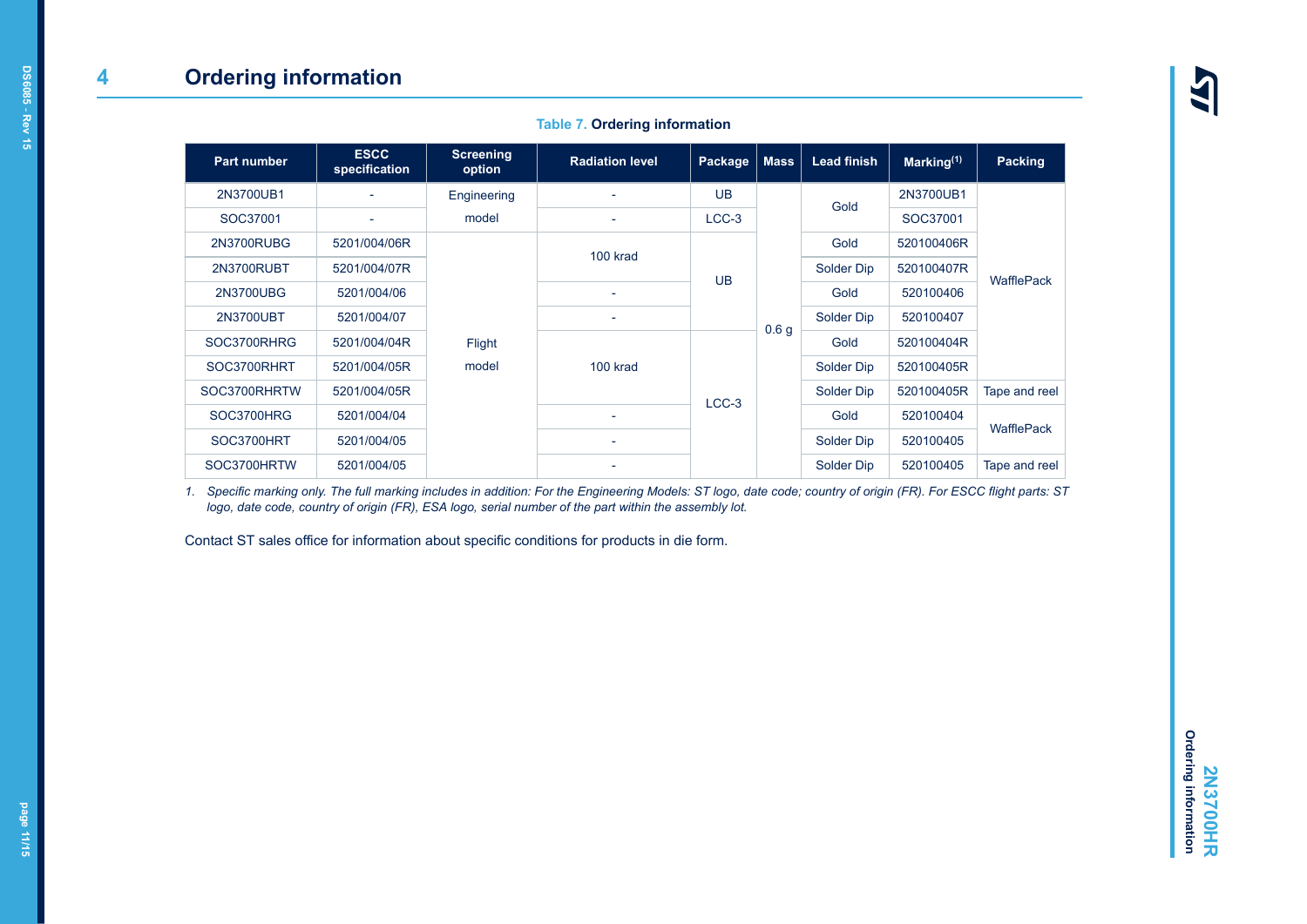<span id="page-11-0"></span>

## **5 Other information**

## **5.1 Traceability information**

#### **Table 8. Date codes**

| <b>Model</b> | Date code |
|--------------|-----------|
| <b>EM</b>    | 3yywwN    |
| <b>ESCC</b>  | yywwN     |

*1. yy = year, ww = week number, N = lot index in the week.*

### **5.2 Documentation**

#### **Table 9. Documentation provided for each type of product**

| <b>Screening options</b> | <b>Radiation level</b> | <b>Documentation</b>                                                                                                                                              |
|--------------------------|------------------------|-------------------------------------------------------------------------------------------------------------------------------------------------------------------|
| Engineering model        |                        | Certificate of conformance                                                                                                                                        |
| Flight model             |                        | Certificate of conformance<br>ESCC qualification maintenance lot reference                                                                                        |
|                          | 100 krad               | Certificate of conformance<br>ESCC qualification maintenance lot reference<br>Radiation verification test (RVT) report at 25 / 50 / 70 / 100 krad at 0.1 rad / s. |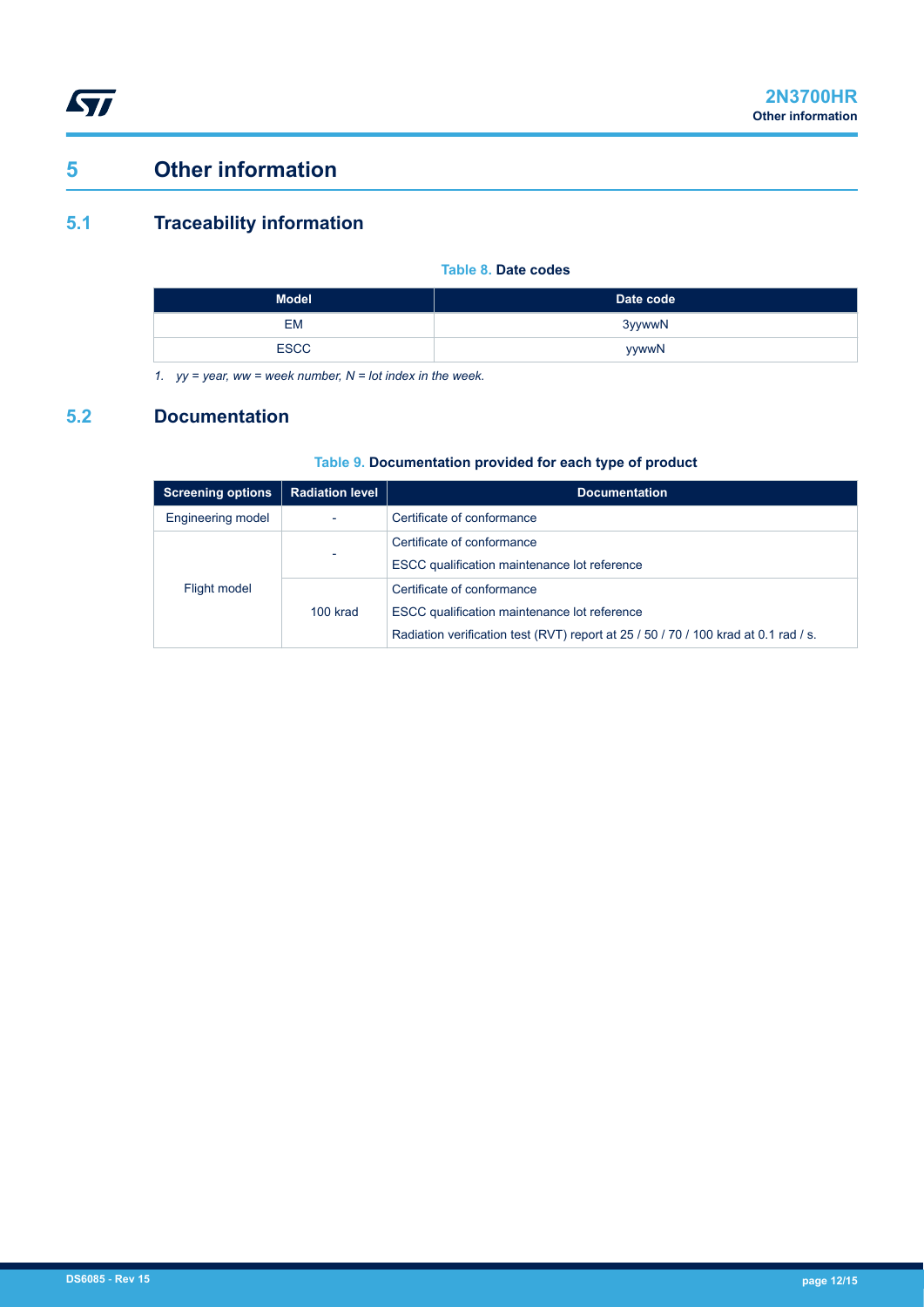## <span id="page-12-0"></span>**Revision history**

#### **Table 10. Document revision history**

| <b>Date</b> | <b>Revision</b> | <b>Changes</b>                                                                                                           |
|-------------|-----------------|--------------------------------------------------------------------------------------------------------------------------|
| 10-Jan-2008 | 1               | Initial release.                                                                                                         |
| 07-Jan-2010 | $\overline{2}$  | Modified Table 1: Device summary                                                                                         |
| 26-Jul-2010 | 3               | Modified Table 1: Device summary, added Table 10 on page 15                                                              |
|             |                 | - Modified: Table 6 on page 9                                                                                            |
| 30-Nov-2011 | 4               | - Added: Section 2.3: Electrical characteristics (curves)                                                                |
|             |                 | - Minor text change in the document title on the coverpage                                                               |
| 17-Apr-2013 | 5               | Added: Section 3: Radiation hardness assurance                                                                           |
| 11-Jun-2013 |                 | Updated order codes in Table 1: Device summary and Table 12: Ordering information.                                       |
|             | 6               | Updated Section 3: Radiation hardness assurance.                                                                         |
|             |                 | Minor text changes.                                                                                                      |
| 18-Sep-2013 | $\overline{7}$  | Updated order codes in Table 1: Device summary and Table 12: Ordering information.                                       |
| 25-Mar-2014 | 8               | Updated order codes in Table 1: Device summary and Table 12: Ordering information.                                       |
|             |                 | Updated Section 3: Radiation hardness assurance.                                                                         |
| 29-May-2014 | 9               | Updated Table 1: Device summary and Table 12: Ordering information.                                                      |
| 29-Jul-2014 | 10              | Updated Table 5: ESCC 5201/004 electrical characteristics.                                                               |
| 20-Jul-2015 | 11              | Updated Section 4: Package information.                                                                                  |
|             |                 | Minor text changes.                                                                                                      |
| 19-Aug-2015 | 12              | Updated Section 4.3: TO-18 package information.                                                                          |
|             |                 | Minor text changes.                                                                                                      |
| 29-Apr-2020 | 13              | Removed TO-18 package information.                                                                                       |
|             |                 | Minor text changes.                                                                                                      |
| 03-Feb-2021 |                 | Updated Table 1, Table 4, Figure 7, Table 7 and Table 1.                                                                 |
|             | 14              | Removed Radiation summary table.                                                                                         |
|             |                 | Minor text changes.                                                                                                      |
| 03-Jan-2022 | 15              | Updated features, description and product summary. Updated Table 1, Table 2, Table 7 and<br>Table 9. Minor text changes. |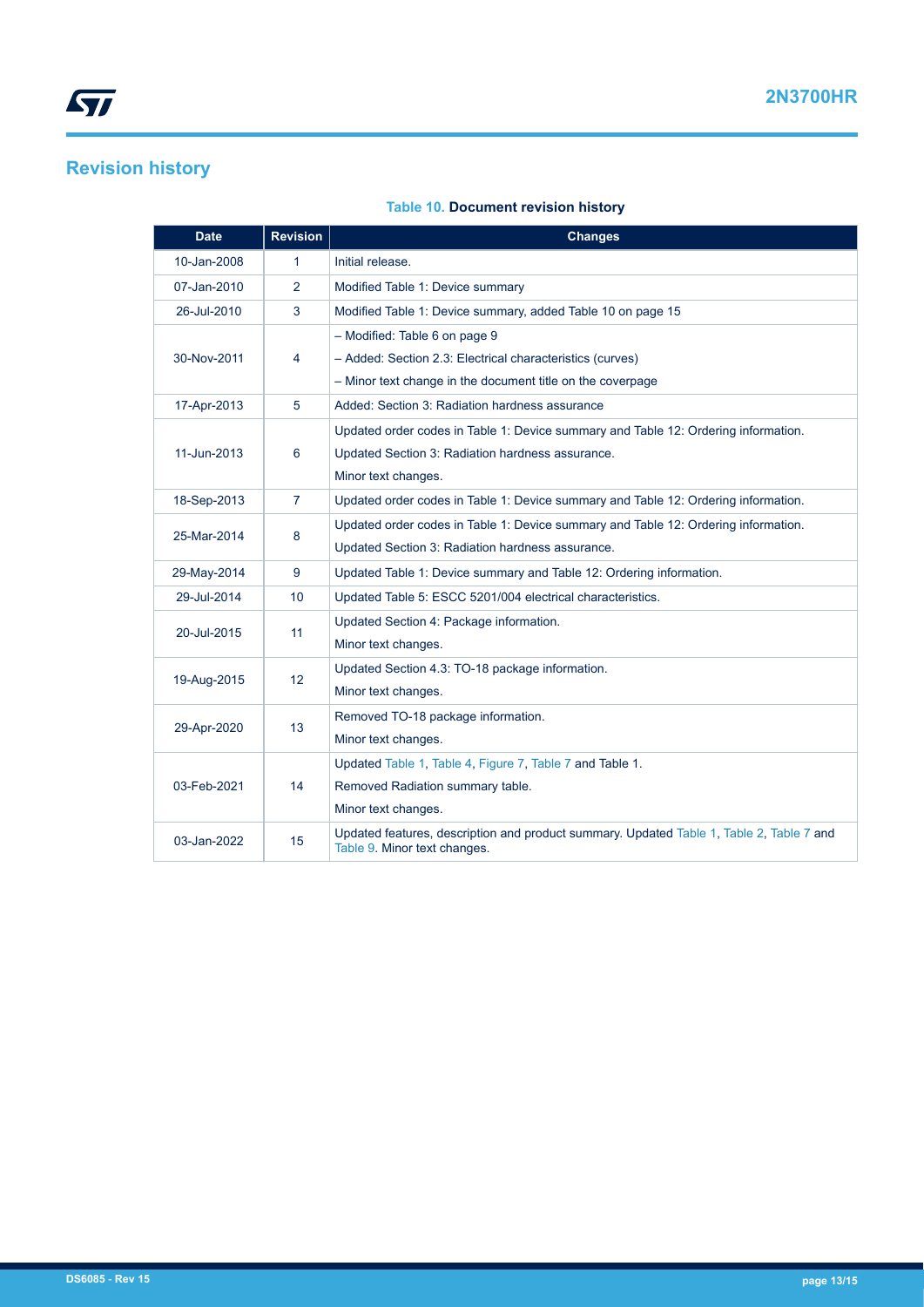## **Contents**

| $\blacktriangleleft$    |     |  |  |  |
|-------------------------|-----|--|--|--|
| $\overline{2}$          |     |  |  |  |
|                         | 2.1 |  |  |  |
|                         | 2.2 |  |  |  |
|                         | 2.3 |  |  |  |
| $\mathbf{3}$            |     |  |  |  |
|                         | 3.1 |  |  |  |
|                         |     |  |  |  |
| $\overline{\mathbf{4}}$ |     |  |  |  |
| 5                       |     |  |  |  |
|                         | 5.1 |  |  |  |
|                         | 5.2 |  |  |  |
|                         |     |  |  |  |